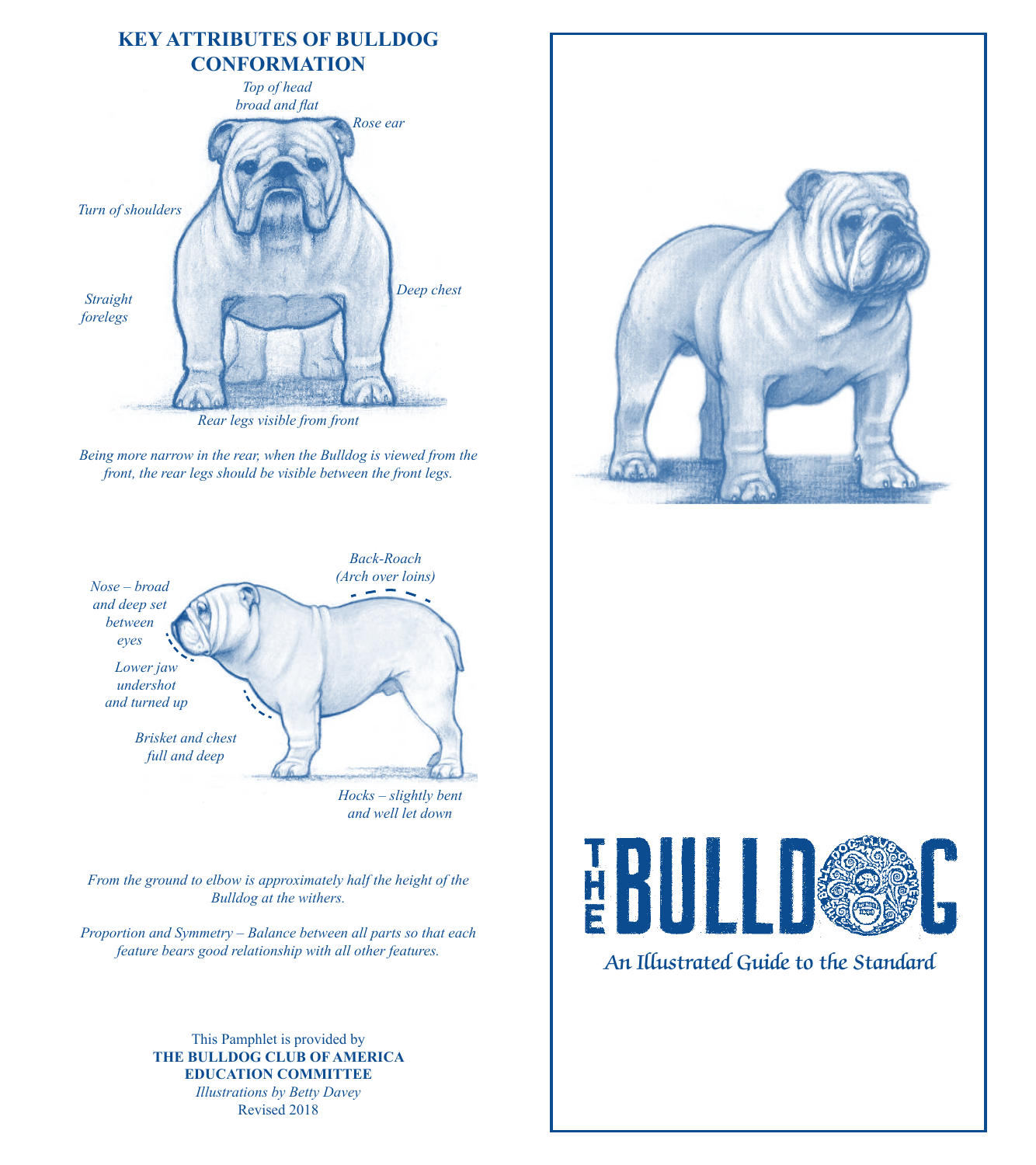### **BULLDOG HISTORY**

Authorities differ completely about the origin of the Bulldog. They even have differing opinions as to the spelling of the name. Be it Bondogge, Boldogge, Bandogge, the final spelling is Bulldog.

Whatever the name or the origin, there is little doubt that centuries ago there was a canine resembling our present day Bulldog. This Bulldog was lighter boned and higher on leg, but with the courage, tenacity, and determination that still exists today. Over the years other breeds have crossed with the Bulldog to give these traits to their breeds, perhaps the best known being the Greyhound.

After bull-baiting, bear-baiting and dog fighting were prohibited in England in 1835, a few dedicated fanciers worked diligently to breed out the aggressive, vicious tendencies and to modify the Bulldog to look more like we see him today, shorter faced and heavier in structure. These breeders made it their job to preserve and protect the Bulldog.

The modern Bulldog is gentle, intelligent, affectionate, strong and determined. The Bulldog was among the first of the breeds to be granted official recognition when the Kennel Club (England) was organized in 1873.

The Bulldog Club of America was formed in 1890 utilizing the English Standard. In 1896 a Standard was adopted by the Bulldog Club of America. It was revised in 1914 to declare the Dudley nose a disqualification. In 1976 the Dudley nose disqualification was redefined as a "brown or liver-colored nose". The Standard was reformatted in 1990 with no changes in wording. In 2016 the Bulldog Club of America approved, and the American Kennel Club adopted, a revision to the Standard which includes disqualifications for eye color, coat color, markings and patterns as specified.

# **FORM FOLLOWS FUNCTION**

The Bulldog, like all breeds bred to perform a specific task, is the result of intense selective breeding necessary to produce the conformational structure essential for the successful performance of its duties, in this case, the heinous "sport" of bull-baiting. Every point of conformation was selectively bred into the Bulldog to prevent it from injury as it went about the business of overcoming a bull.

The Bulldog's most unique physical characteristic, the undershot jaw, held onto the bull with a vise-like grip. The "well laid back" nose facilitated the dog's breathing. Forehead and face wrinkles directed the bull's blood away from the dog's nose and eyes. The Bulldog's low-to-the-ground forefront challenged the bull's frontal attacks while the shortness of hocks provided excellent stamina. The looseness of the skin of the Bulldog's body often served as a deterrent to penetration of the bull's horns. The physical structure of the Bulldog allowed him to perform his duties with remarkable efficiency.

Visit the Bulldog Club of America online at

# bulldogclubofamerica.org

for more information on:

- **Breeder Referral**
- **Education**
- Upcoming National Shows
- **History**
- Judge's Education
- Gallery of Past National Winners
- The Bulldog Gait Video
- Membership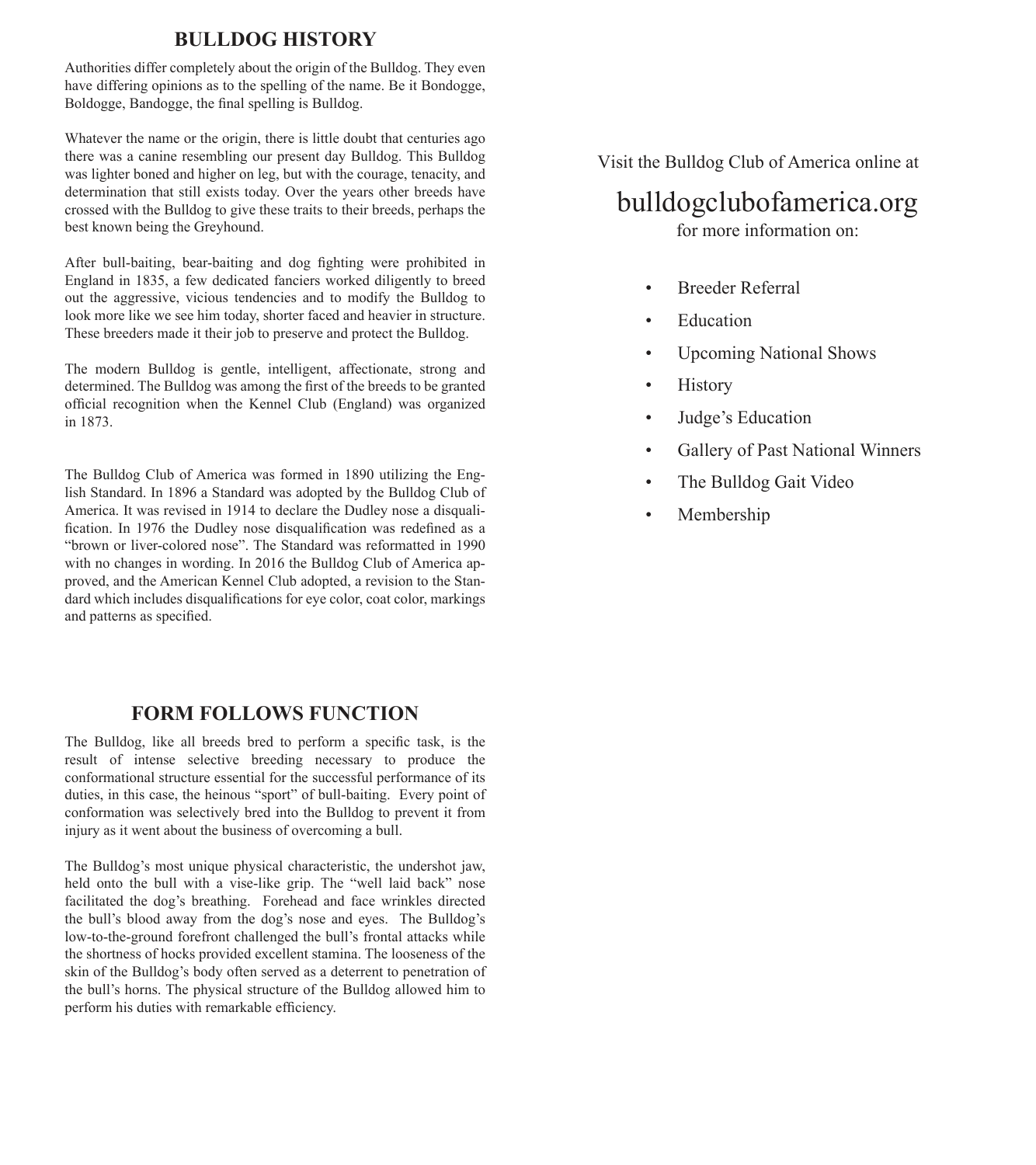# **OFFICIAL STANDARD of the BULLDOG**

The official Standard, as accepted by the Bulldog Club of America and approved by the American Kennel Club, is typeset in **BOLD TYPE**. The clarifications are set in *ITALIC TYPE*.

### **GENERAL APPEARANCE**

**The perfect Bulldog must be of medium size and smooth coat; with heavy, thickset, low-swung body, massive short-faced head, wide shoulders and sturdy limbs. The general appearance and attitude should suggest great stability, vigor and strength.**



*Sound sturdy limbs and the suggestion of great stability, vigor and strength are as important to the present day's Bulldog as they were to its ancestors.*

**The disposition should be equable and kind, resolute and courageous (not vicious or aggressive), and demeanor should be pacific and dignified. These attributes should be countenanced by the expression and behavior.**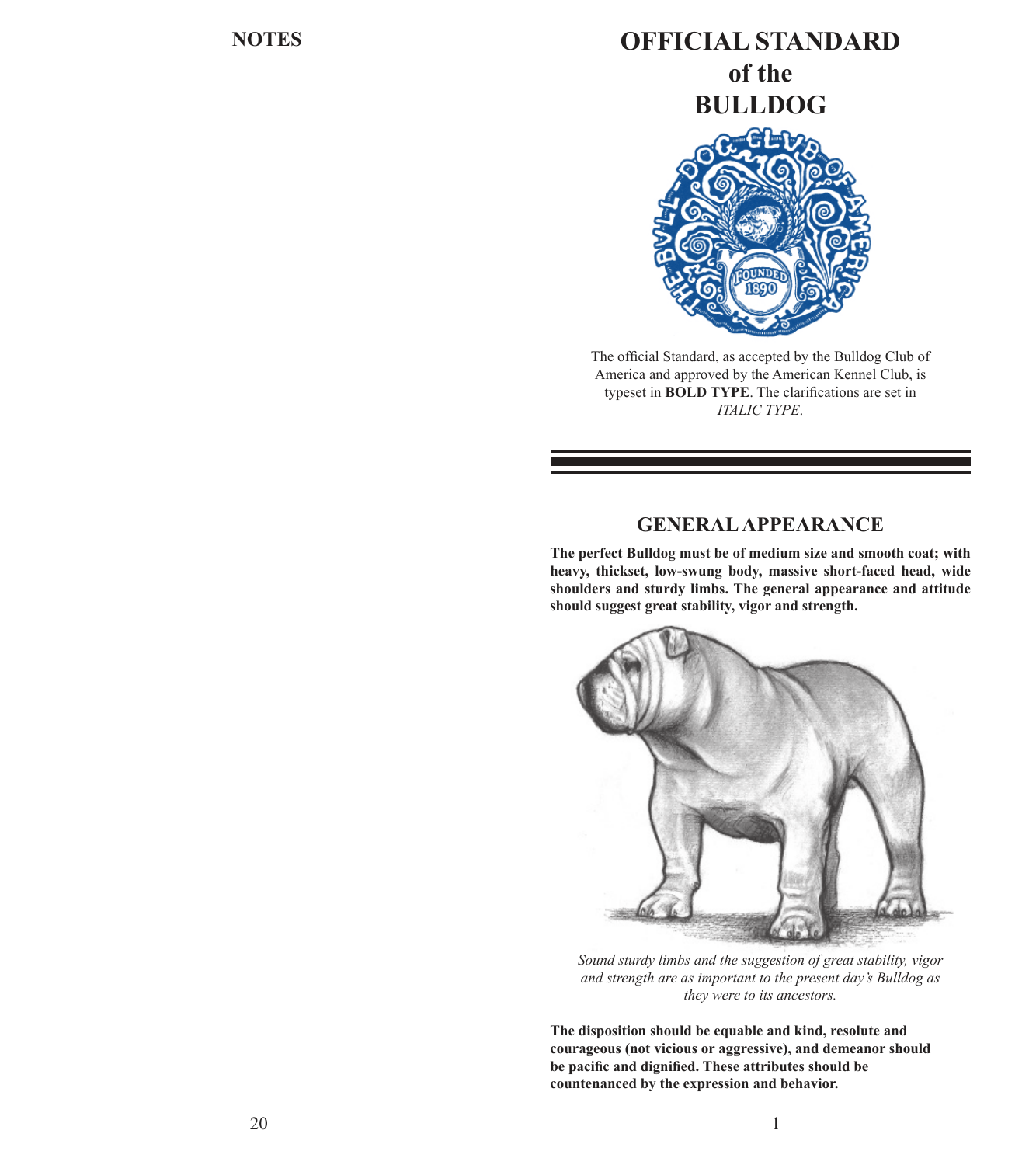# **SIZE, PROPORTION, SYMMETRY**

**SIZE – The size for mature dogs is about 50 pounds; for mature bitches about 40 pounds.**

**PROPORTION – The circumference of the skull in front of the ears should measure at least the height of the dog at the shoulders.**

**SYMMETRY – The "points" should be well distributed and bear good relation one to the other, no feature being in such prominence from either excess or lack of quality that the animal appears deformed or ill-proportioned.** 

> *Proportion and symmetry are of primary importance when evaluating the overall dog and are allotted 5 points in the scale of points.*

**INFLUENCE OF SEX – In comparison of specimens of different sex, due allowance should be made in favor of the bitches, which do not bear the characteristics of the breed to the same degree of perfection and grandeur as do the dogs.**



*The bitch should have equal qualities, but an allowance shall be made for the femininity that is characteristic of the bitch. This femininity allows for less bone and fewer wrinkles.*

### **HEAD**

**EYES & EYELIDS – The eyes, seen from the front should be situated low down in the skull, as far from the ears as possible, and their corners should be in a straight line at right angles with the stop. They should be quite in front of the head, as wide apart as possible, provided their outer corners are within the outline of the cheeks when viewed from the front. They should be quite round in form, of moderate size, neither sunken nor bulging, and in color should be very dark. Blue or green eye(s) or parti-colored eye(s) are a disqualification. The lids should cover the white of the eyeball, when the dog is looking directly forward, and the lid should show no "haw."**

SCREW TAIL – A naturally short tail twisted in more or less spiral formation.

STIFLE – The joint of the hind leg between the thigh and the second thigh; the dog's knee.

STOP – The step up from nose to skull.

STRAIGHT HOCKED – Lacking appreciable angulation at the hock joints, straight behind.

SWAYBACK – Concave curvature of the back line between the withers and the hipbones.

TURNUP – An uptilted foreface.

TYPE – The characteristic qualities distinguishing a breed; the embodiment of a standards essentials.

UNDERSHOT – The front teeth (incisors) of the lower jaw overlapping or projecting beyond the front teeth of the upper jaw when the mouth is closed.

WHEEL BACK – The back line arched markedly over the loin; roached.

WRINKLE – Loose, folding skin on forehead and foreface.

WRY FACE OR JAW – Out of alignment; twisted. Upper and lower jaws not parallel.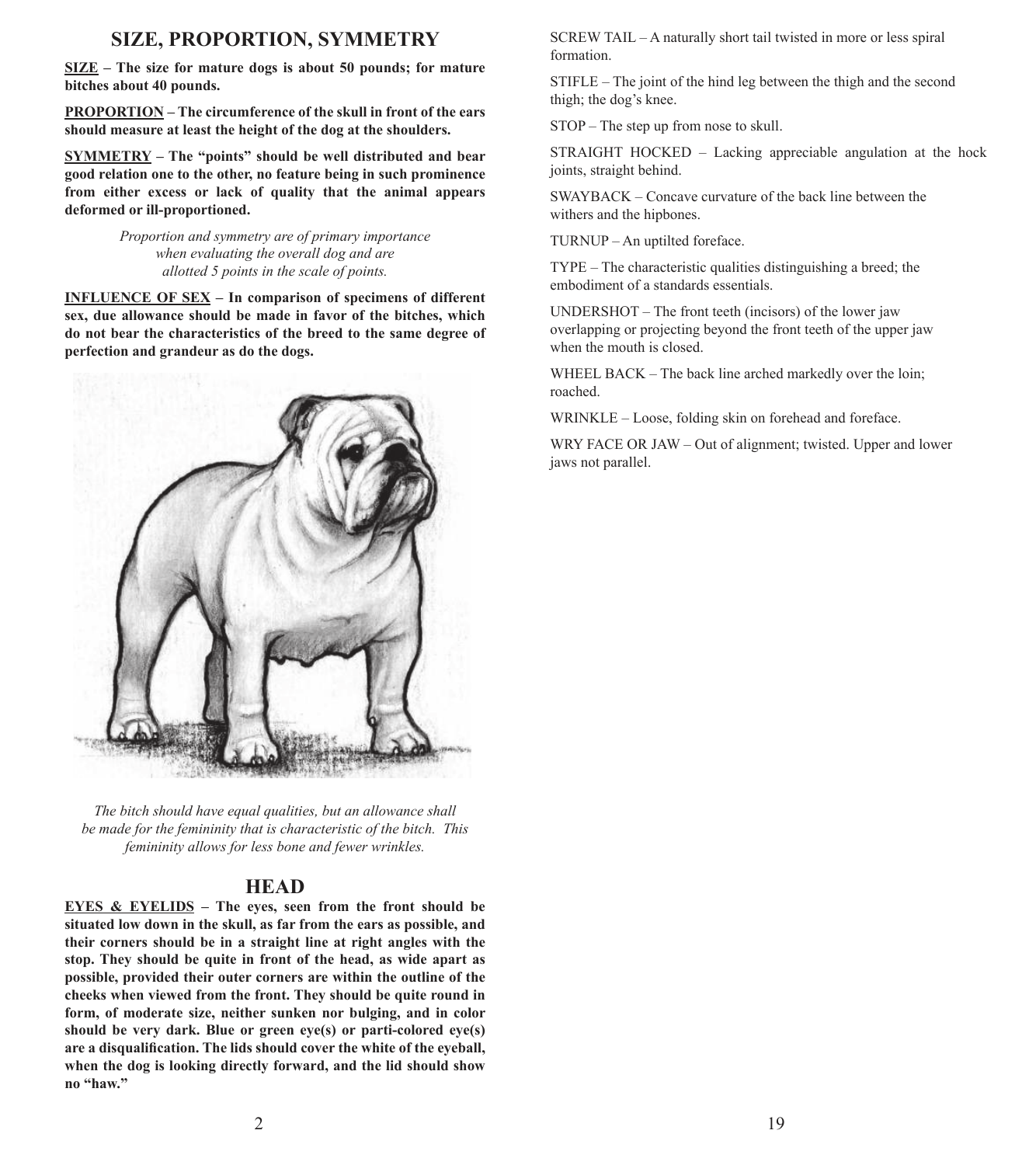Dr. Edward M. Vardon was a well established bulldogger of the 1950's. He owned the top bulldog which was also the top Non Sporting dog for several years.

# **DR. EDWARD M. VARDON'S GLOSSARY OF TERMS**

ANGULATION – The angles formed by meeting of the bones, mainly, the shoulder, upper arm, stifle, and hock.

BALANCED – A consistent whole, symmetrical; correctly proportioned head to body, height to length, etc.

BARREL – Rounded rib section.

BONE – The relative size (girth) of a dog's leg bones—substance.

BRINDLE – A dog with an acceptable body colors usually with a superimposed pattern of black stripes.

BRISKET – The forepart of the body below the chest, between the forelegs.

BURR – The inside of the ear.

BUTTERFLY NOSE – A parti-colored nose, i.e. dark, spotted with flesh color.

CHEST – Forepart of the body between the shoulder blades and above the brisket.

CHOPS – Jowls or pendulous flesh of the lips and jaw.

COBBY – Short bodied; compact.

COW HOCKED – When the hocks turn toward each other.

CUSHION – Fullness or thickness of the upper lips.

DOWN-FACED – Lacks turn-up.

DOWN IN PASTERN – When weak or faulty pastern joints, tendons or muscles cause pronounced angulation at the pastern and let the foot down.

DUDLEY NOSE – Liver color or brown nose. Disqualification.

ENTROPIAN – Inversion of the edge of the eyelid.

FLEWS – Upper lips pendulous, particularly at their inner corners.

FOREFACE – The front part of the head, before the eyes...muzzle.

FRONT – The forepart of the body as viewed head on; i.e. forelegs, chest, brisket and shoulder line.

FURROW – A slight indentation or median line down the center of the skull to the stop.

LAYBACK – Receding nose accompanied by an undershot jaw.

LIGHT EYES – Lighter than medium brown in bulldogs.

MUZZLE – The head in front of the eyes-nasal bone, nostrils and jaw...foreface.

OCCIPUT – Upper, back point of skull.

ROACH BACK – A convex curvature of the back beginning back of the shoulders and rising to the loins, then down to the tail.

ROSE EAR – A small drop ear which folds over and back so as to reveal the burr.



*A Bulldog's eyes should be round, very dark and never blue, green or parti-colored, each of which is a disqualification. An imaginary horizontal line passing through the four corners of the eyes should be at a right angle with the stop and rest just on top of the nose.*

### *FAULTY EYES*





*Slanted eyes Droopy eyes*



**EARS – The ears should be set high in the head, the front inner edge of each ear joining the outline of the skull at the top back corner of skull, so as to place them as wide apart, and as high, and as far from the eyes as possible. In size they should be small and thin. The shape termed "rose ear" is the most desirable. The rose ear folds inward at its back lower edge, the upper front edge curving over, outward and backward, showing part of the inside of the burr. (The ears should not be carried erect or prick-eared or buttoned and should never be cropped.)**



*When viewed from the front, the top of the ears should be level with the top outline of the skull with the burr partially exposed and the entire front edge of the ear visible. Thick, heavy ears, folded over or button ears and flying ears are undesirable.*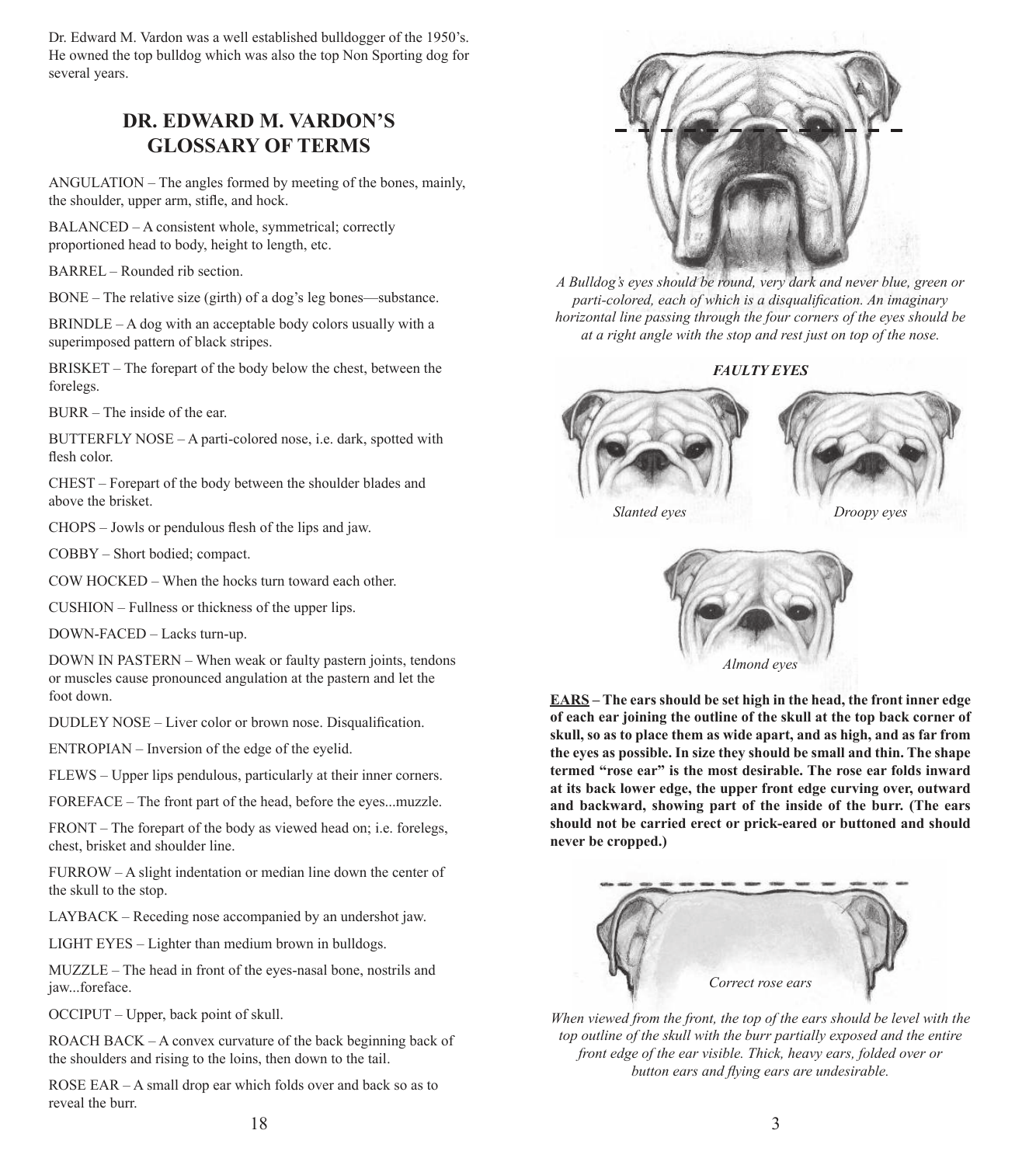

**SKULL – The skull should be very large, and in circumference, in front of the ears, should measure at least the height of the dog at the shoulders. Viewed from the front, it should appear very high from the corner of the lower jaw to the apex of the skull, and also very broad and square.**



*between the ears*

**Viewed at the side, the head should appear very high, and very short from the point of the nose to occiput. The forehead should be flat (not rounded or domed), neither too prominent nor overhanging the face.**

# **Scale of points**

| <b>General Properties</b>                                                                                        |  |
|------------------------------------------------------------------------------------------------------------------|--|
|                                                                                                                  |  |
|                                                                                                                  |  |
|                                                                                                                  |  |
|                                                                                                                  |  |
|                                                                                                                  |  |
| $\text{Coat}$ $\ldots$ $\ldots$ $\ldots$ $\ldots$ $\ldots$ $\ldots$ $\ldots$ $\ldots$ $\ldots$ $\ldots$ $\ldots$ |  |
|                                                                                                                  |  |

**22**

**39**

### **Head**

| $\sim$                                                                                                                                                                                                                                                                          |  |
|---------------------------------------------------------------------------------------------------------------------------------------------------------------------------------------------------------------------------------------------------------------------------------|--|
|                                                                                                                                                                                                                                                                                 |  |
|                                                                                                                                                                                                                                                                                 |  |
|                                                                                                                                                                                                                                                                                 |  |
|                                                                                                                                                                                                                                                                                 |  |
|                                                                                                                                                                                                                                                                                 |  |
|                                                                                                                                                                                                                                                                                 |  |
|                                                                                                                                                                                                                                                                                 |  |
|                                                                                                                                                                                                                                                                                 |  |
| Jaws 3. 2008. The summary state of $\frac{1}{2}$ aws 3. $\frac{1}{2}$ and $\frac{1}{2}$ are $\frac{1}{2}$ and $\frac{1}{2}$ and $\frac{1}{2}$ are $\frac{1}{2}$ and $\frac{1}{2}$ are $\frac{1}{2}$ and $\frac{1}{2}$ are $\frac{1}{2}$ and $\frac{1}{2}$ are $\frac{1}{2}$ and |  |
|                                                                                                                                                                                                                                                                                 |  |
|                                                                                                                                                                                                                                                                                 |  |

### **Body, Legs, etc.**

### **Total 100**

**Disqualification** - Blue or Green eye(s) or parti-colored eye(s). Brown or liver-colored nose. Colors or markings not defined in the Standard. The merle pattern.



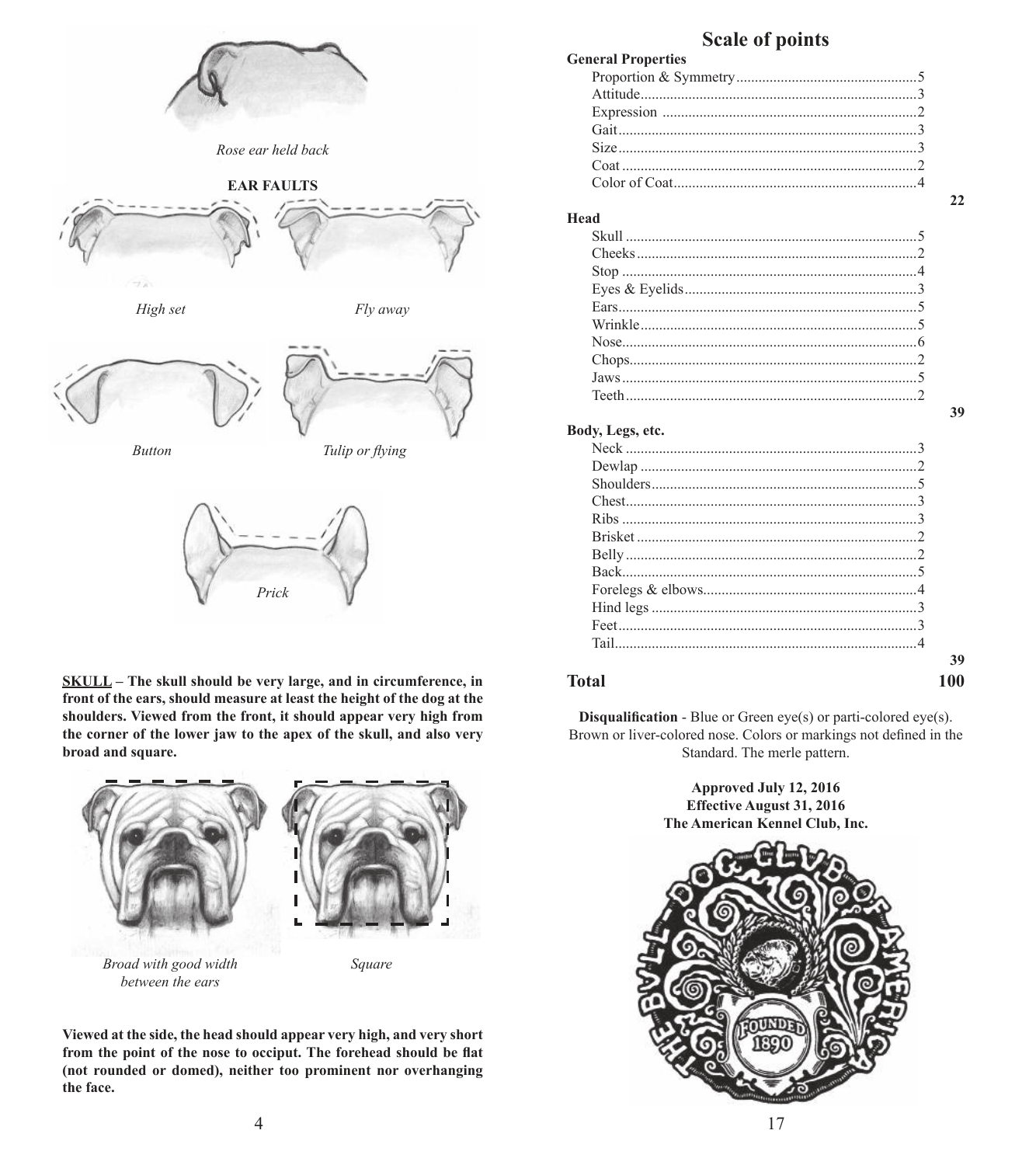### **GAIT\***

**The style and carriage are peculiar, his gait being a loose-jointed, shuffling, sidewise motion, giving the characteristic "roll." The action must, however, be unrestrained, free and vigorous.**



*The proper Bulldog, with short wide set front legs and longer narrow set rear legs, has a peculiar gait that results in a side to side motion or "roll." The Bulldog gaits with his front legs going straight forward from his wide shoulders. The rear legs swing in and out and should hit the ground closer together than the front legs. The longer rear legs, hind feet turned out, create the shuffle of the bulldog. The roll can be observed by following the "sidewise" motion of the skin over the loin and the "sidewise" movement at the base of the tail.* 

*\*A Bulldog gait video, showing the peculiarities of gait, is available from the BCA Education Committee.*

### **TEMPERAMENT**

**The disposition should be equable and kind, resolute and courageous (not vicious or aggressive) and demeanor should be pacific and dignified. These attributes should be countenanced by the expression and behavior.**



*The Bulldog is a friendly, outgoing, companionable breed with an expression of kindness and dignity.*

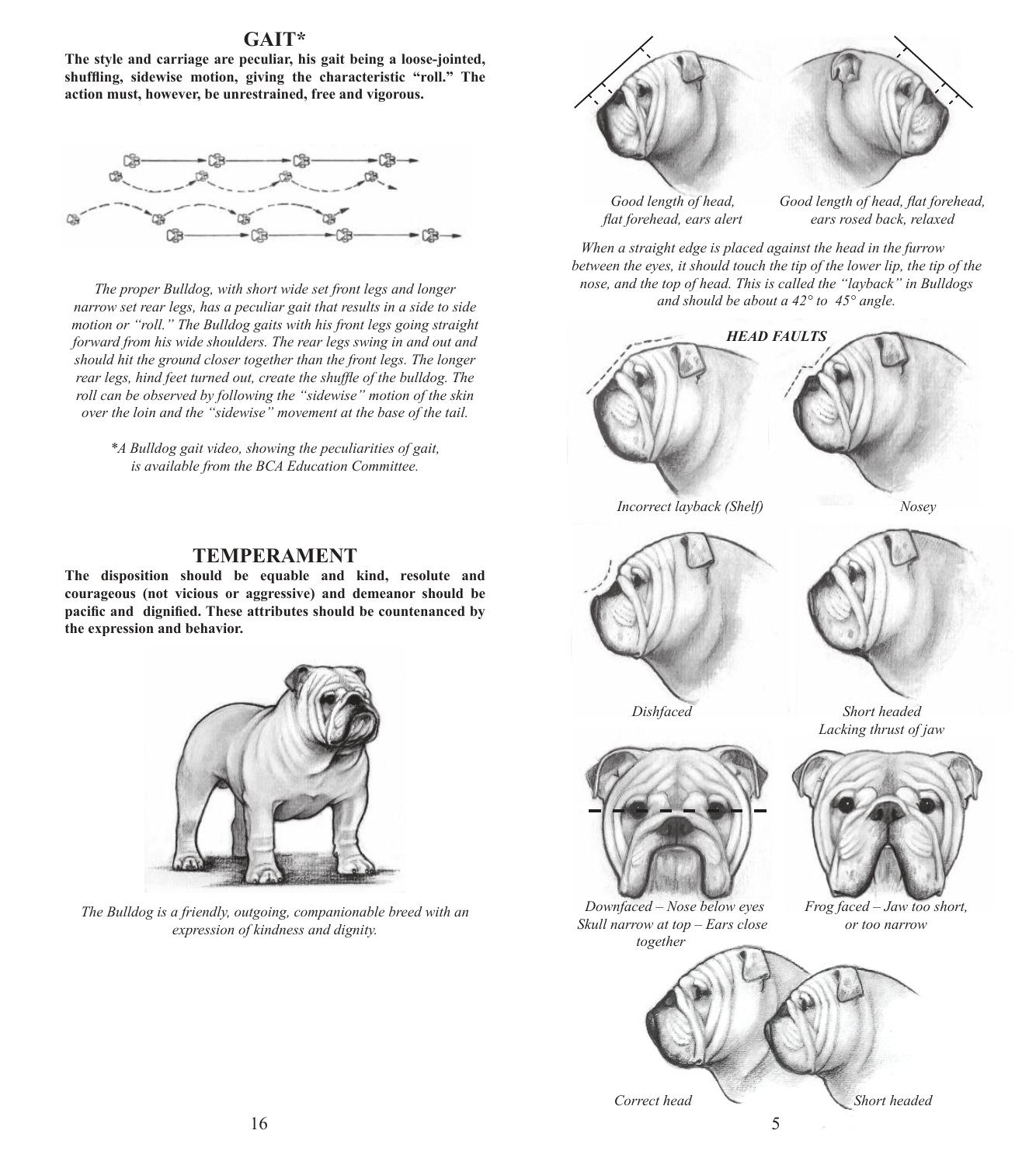**CHEEKS – The cheeks should be well rounded, protruding sideways and outward beyond the eyes.**

**STOP – The temples or frontal bones should be very well defined, broad, square and high, causing a hollow or groove between the eyes. This indentation, or stop, should be both broad and deep and extend up the middle of the forehead, dividing the head vertically, being traceable to the top of the skull.**



*The indentation in the skull, called the "furrow," extends from between the eyes to the top of the head.*

**FACE & MUZZLE – The face, measured from the front of the cheekbone to the tip of the nose, should be extremely short, the muzzle being very short, broad, turned upward and very deep from the corner of the eye to the corner of the mouth.**



*Muzzle very full and turned upwards. The eyes should be as far from the ears as possible.*

**NOSE – The nose should be large, broad and black, its tip set back deeply between the eyes. The distance from bottom of stop, between the eyes, to the tip of the nose should be as short as possible and not exceed the length from the tip of nose to the edge of underlip. The nostrils should be wide, large and black, with a well-defined line between them. Any nose other than black is objectionable and a brown or liver-colored nose shall disqualify.**



*The front of the nose slants back, closely following contour of the head, and has large, open, black nostrils. Closed nares restrict breathing and are a serious fault. In the scale of points, the nose is allotted 6, more than any other feature.*

### **COAT & SKIN**

**COAT – The coat should be straight, short, flat, close, of fine texture, smooth and glossy (no fringe, feather or curl).**

**SKIN – The skin should be soft and loose, especially at the head, neck and shoulders.**

**WRINKLES & DEWLAP – The head and face should be covered with heavy wrinkles, and at the throat, from jaw to chest, there should be two loose pendulous folds, forming the dewlap.**



*History tells us the head wrinkles, along with the furrow and the stop, served at one time to divert blood from the eyes and nose. The wrinkle(s) over the nose can vary from a complete wrinkle to a split wrinkle. The nose wrinkle should not extend beyond the tip of the nose, obscure the vision in any way, or be too large or out of proportion.* 

## **COLOR OF COAT**

**The color of coat should be uniform, pure of its kind and brilliant. Colors are red, white, fawn, fallow, or any combination of the foregoing. Patterns and markings may include brindle, piebald, ticking, black masks, black tipping, and a minimal amount of solid black in piebalds. All other colors or markings are a disqualification. The merle pattern is a disqualification.**

*The standard does not list any specific disqualifying colors or markings in the Bulldog. Instead, it indicates that any coat color other than red, white, fawn, fallow or any combination of these colors is a disqualification and any marking other than those listed as acceptable is also a disqualification. Brindle, piebald or ticking patterns are acceptable but the merle pattern is a disqualification.* 

*Fawn coat colors can appear in many different shades, and all fawns are acceptable. The standard allows black masks, black tipping and a "minimal amount of solid black" in piebalds, but does not specify a limit on the number or size of solid black patches. Solid black means black without a trace of brindle.* 

*Bulldogs with disqualifying fault colors are increasingly common today, although rarely exhibited. It is imperative that the Bulldog fancy be able to recognize the colors and markings which are acceptable and those that are not.*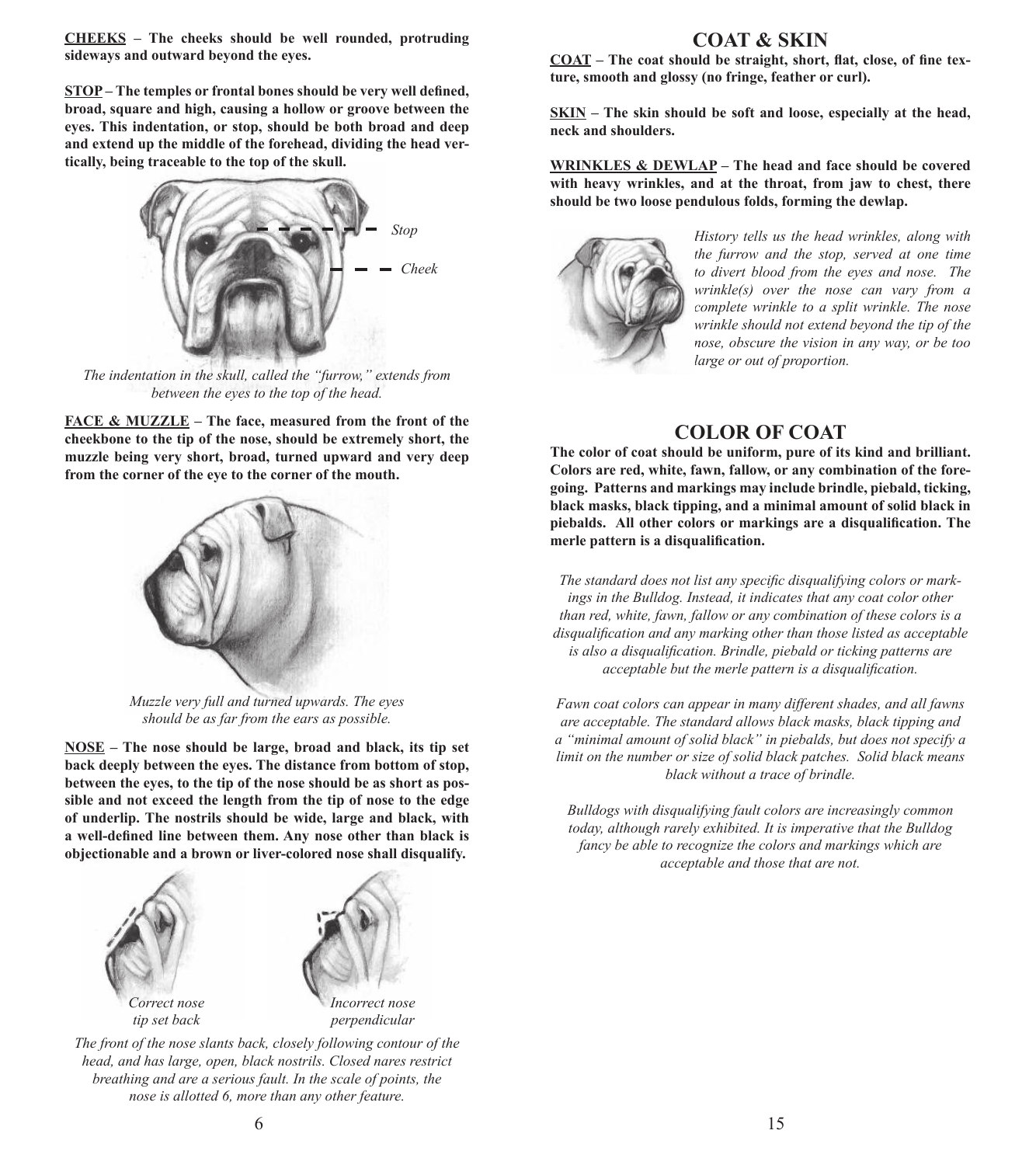### **HINDQUARTERS**

**LEGS – The hind legs should be strong and muscular and longer than the forelegs, so as to elevate the loins above the shoulders. Hocks should be slightly bent and well let down, so as to give length and strength from the loins to hock. The lower leg should be short, straight and strong, with the stifles turned slightly outward and away from the body. The hocks are thereby made to approach each other, and the hind feet to turn outward.**



*FAULTY HINDQUARTERS*







*Pigeon toed Cow hocked Too wide*



**HIND FEET – The feet should be moderate in size, compact and firmly set. Toes compact, well split up, with high knuckles and short stubby nails. The hind feet should be pointed well outward.**

**LIPS – The chops or "flews" should be thick, broad, pendant and very deep, completely overhanging the lower jaw at each side. They join the underlip in front and almost or quite cover the teeth, which should be scarcely noticeable when the mouth is closed.**



**BITE-JAWS – The jaws should be massive, very broad, square and "undershot", the lower jaw projecting considerably in front of the upper jaw and turning up.**



*The correct jaw, so eagerly sought after in the fancy, has an upward sweep, retains the curve throughout, and resembles a rocking-chair rocker.*



*The lower jaw should project considerably past the upper jaw. When viewed from the front, it should present a squared off and turned up look, creating an inverted U, rather than an inverted V. Correct width, projection and turn-up are all necessary to produce the desired lower jaw that sets the Bulldog apart from other breeds. In the scale of points for the Head, the jaws, along with the skull, ears and wrinkles, are each allotted 5 points. Only the nose is allotted more.*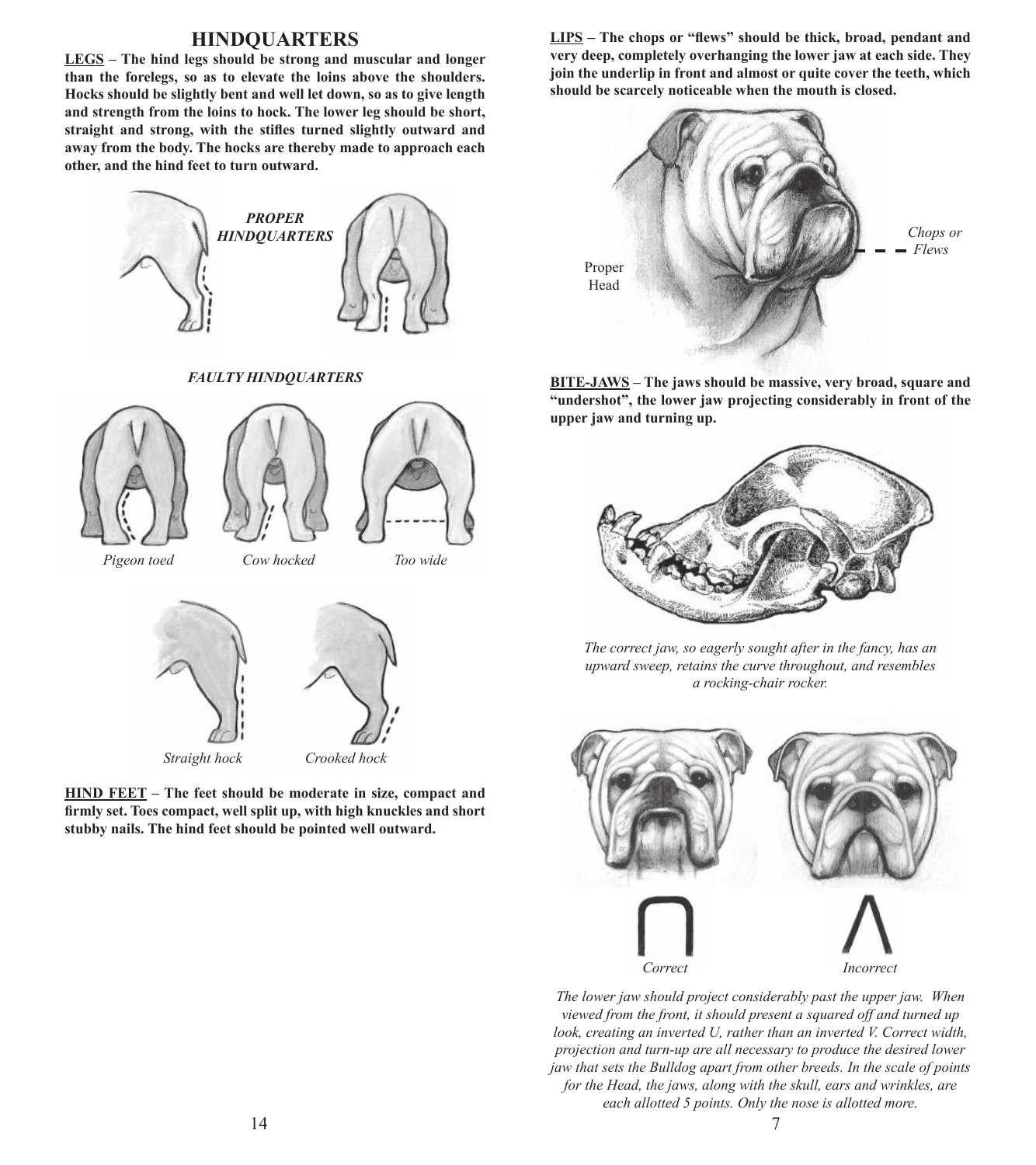**TEETH – The teeth should be large and strong, with the canine teeth or tusks wide apart, and the six small teeth in front, between the canines, in an even, level row.**



*The bottom teeth should be well in front of the top teeth and parallel. The undershot jaw is a unique and important characteristic of the Bulldog.*



*Neither level nor parallel out of alignment, offset*



 *Wry jaw Wry face, nose and jaw*



### **ELBOWS – The elbows should be low and stand well out and loose from the body.**





*feet may turn inwards* 

*"Loose from the body" does NOT mean overly loose elbows. It means they should not be directed toward the ribs (tight elbows). Neither should they be directed excessively outward away from the ribs (overly loose elbows).* 

**FRONT FEET – The feet should be moderate in size, compact and firmly set. Toes compact, well split up, with high knuckles and very short stubby nails. The front feet may be straight or slightly outturned.**



*PROPER FOOT*

*High knuckles and toes compact*



# *FAULTY FEET*





 $8 \t\t 13$ 

*Splayed Weak pastern*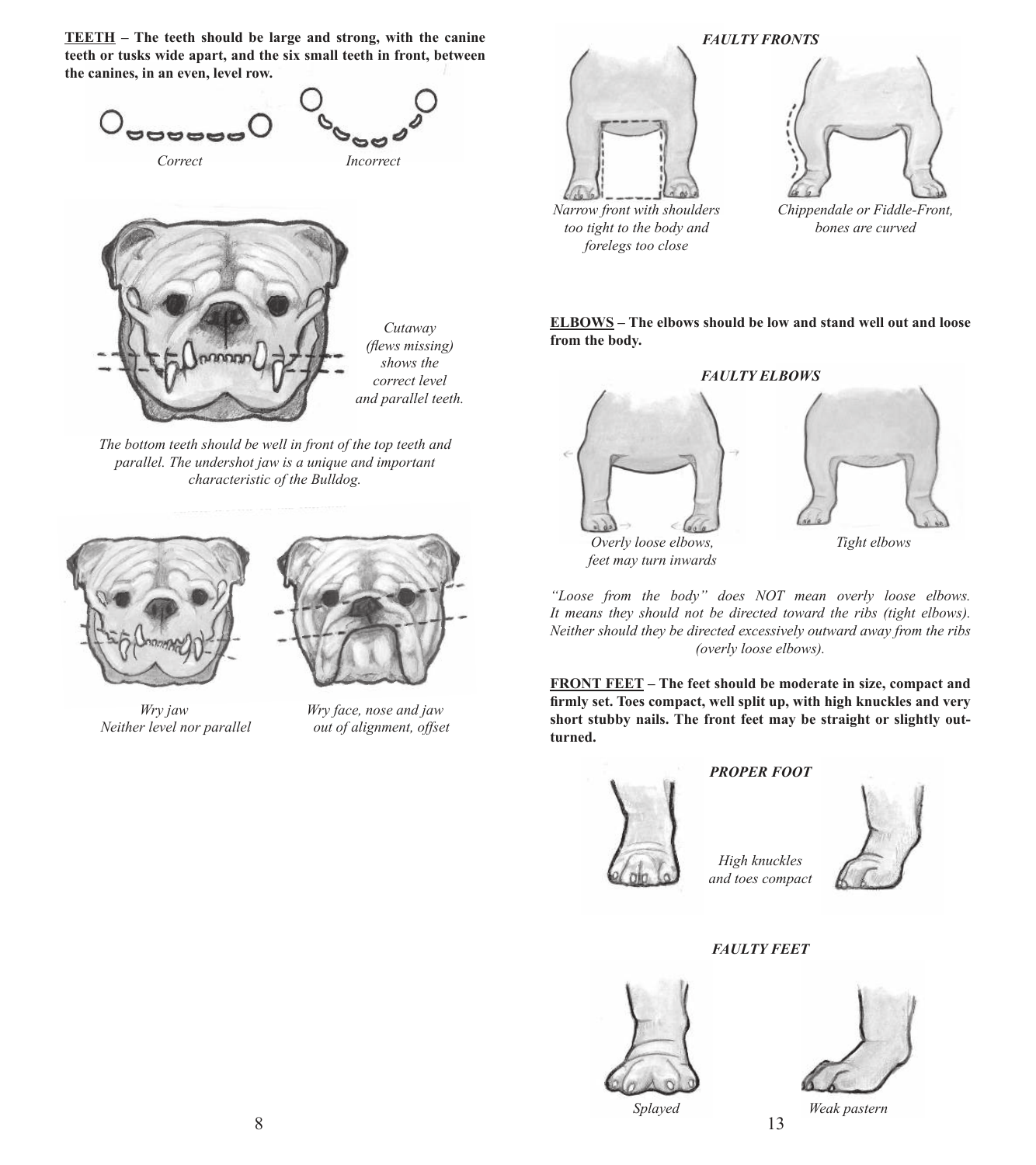**TAIL – The tail may be either straight or "screwed" (but never curved or curly), and in any case must be short, hung low, with decided downward carriage, thick root and fine tip. If straight, the tail should be cylindrical and of uniform taper. If "screwed", the bends or kinks should be well defined, and they may be abrupt and even knotty, but no portion of the member should be elevated above the base or root.**



*Two types of tail are desired in the Standard, each is short, hung low, heading downward with thick root and fine tip.*



*If screwed, no part of the tail should be above the base or root.*

# **FOREQUARTERS**

**SHOULDERS – The shoulders should be muscular, very heavy, widespread and slanting outward, giving stability and great power.**

**FORELEGS – The forelegs should be short, very stout, straight and muscular, set wide apart, with well developed calves, presenting a bowed outline, but the bones of the legs should not be curved or bandy, nor the feet brought too close together.**



*Correct turn of shoulder with proper front legs will show straight perpendicular inner forelegs. In the scale of points under Body, the shoulders and back are each allotted the most points at 5.*

# **NECK, TOPLINE, BODY**

**NECK – The neck should be short, very thick, deep and strong and well arched at the back.**



**TOPLINE – There should be a slight fall in the back, close behind the shoulders (its lowest part), whence the spine should rise to the loins (the top of which should be higher than the top of the shoulders), thence, curving again more suddenly to the tail, forming an arch (a very distinctive feature of the breed), termed "roach back" or, more correctly, "wheel-back."**



*Following a slight dip behind the shoulders, the highest point of the correct roach is over the loins, past the last rib.*

*FAULTY TOPLINES*